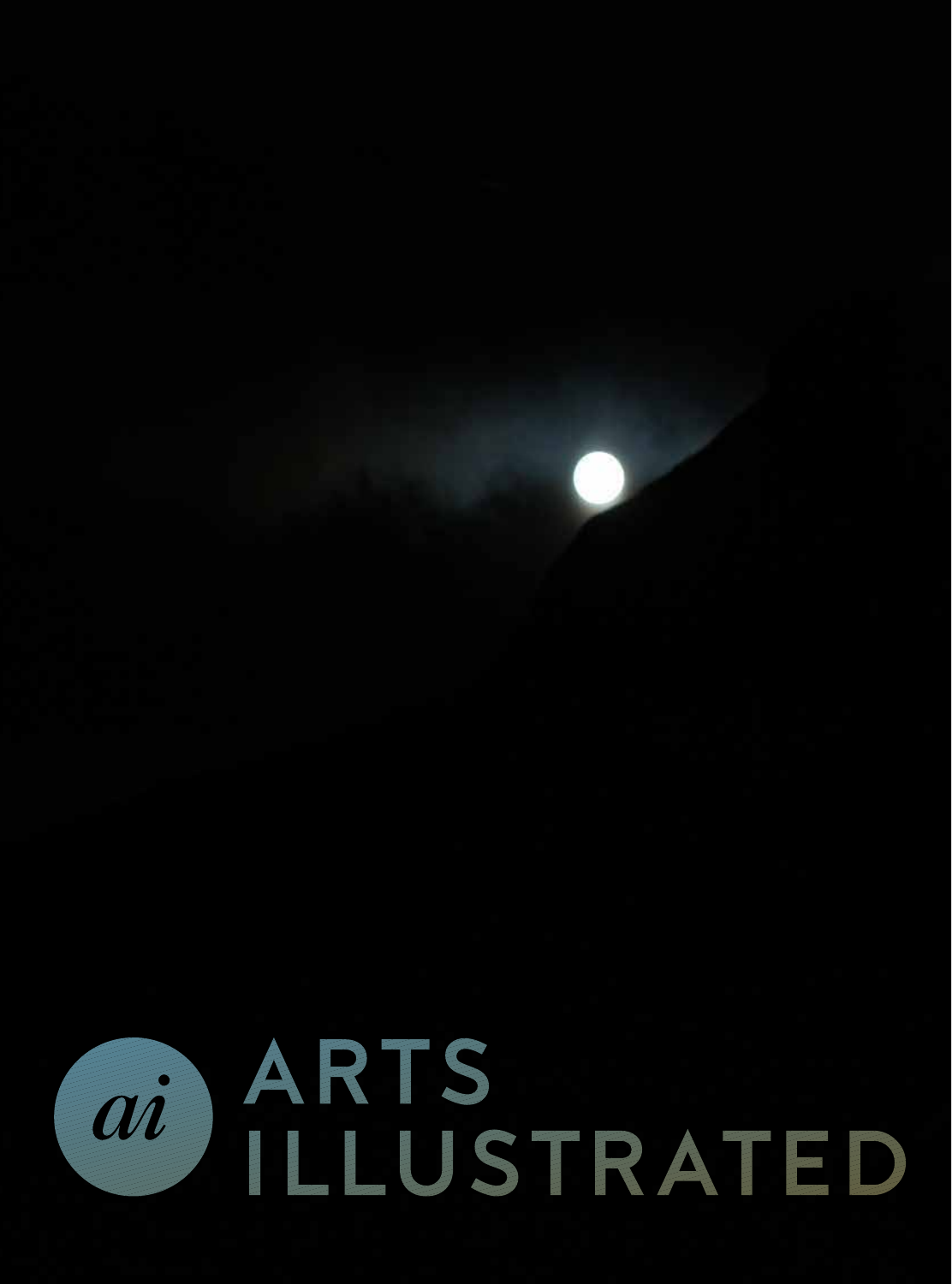*Memories in Time*

Light, that playful, mystical thing, can either be divinely immersive or frustratingly invasive, but it retains its sublime quality, waiting for the right moment to be captured, no matter which part of the globe you are in

## SIDDHARTHA DAS

I started the day watching my city disappear under sooty grey clouds, the rains lashing out at it. At 20,000 feet in the air the whole world is a beautiful place. The monsoon light is magical, and we all have that Ansel Adams moment with our dinky little phones peering out at the pixels of farmlands and cityscapes. Light is possibly one of the most ephemeral of the elements that any designer or artist enjoys playing with. I love it, and I would like to believe I understand it. I am in complete awe of people who can take you on a simple and sublime journey through their masterful play of light and form, be it in a building, a film, a painting or a photograph.

Here, I need to rewind a month back to Paris, or, more precisely, of eating my way through a delicious meal at Café Marley located under the arcades of the Richelieu wing of the Louvre. The brasserie boasts one of Paris's most enchanting settings with its Napoleon III dining rooms and covered terrace overlooking the Pyramid and the Cour Napoléon. Gourmet food and a stunning view is a heady cocktail. More so, if you see it with an adorable six-year-old nephew, whom I was, somewhat, baby-sitting.

This time, though, sitting in the courtyard was architect I M Pei's Pyramid, with a monumental anamorphic image by the French street artist, JR. It's always exciting to see how a building as revered as the Louvre can be handled irreverently by an artist. The Louvre was shut, but the recurring theme of rain and magical light made an appearance. The photographic installation became incandescent, reaching out to the heavens like a strange triangular spiritual monument.

Under the Pyramid is the Carrousel du Louvre, with the famous skylight, La Pyramide Inversée (the inverted pyramid). This too was built by the Chinese American architect, I M Pei. Walking down the main concourse I was drawn to the distant inverted pyramid, which seemed like a gigantic lamp from a science fiction film. As I drew nearer, the scale, the light and shadows become even more captivating, with the Pyramid appearing to suck the sky and light into the dark underground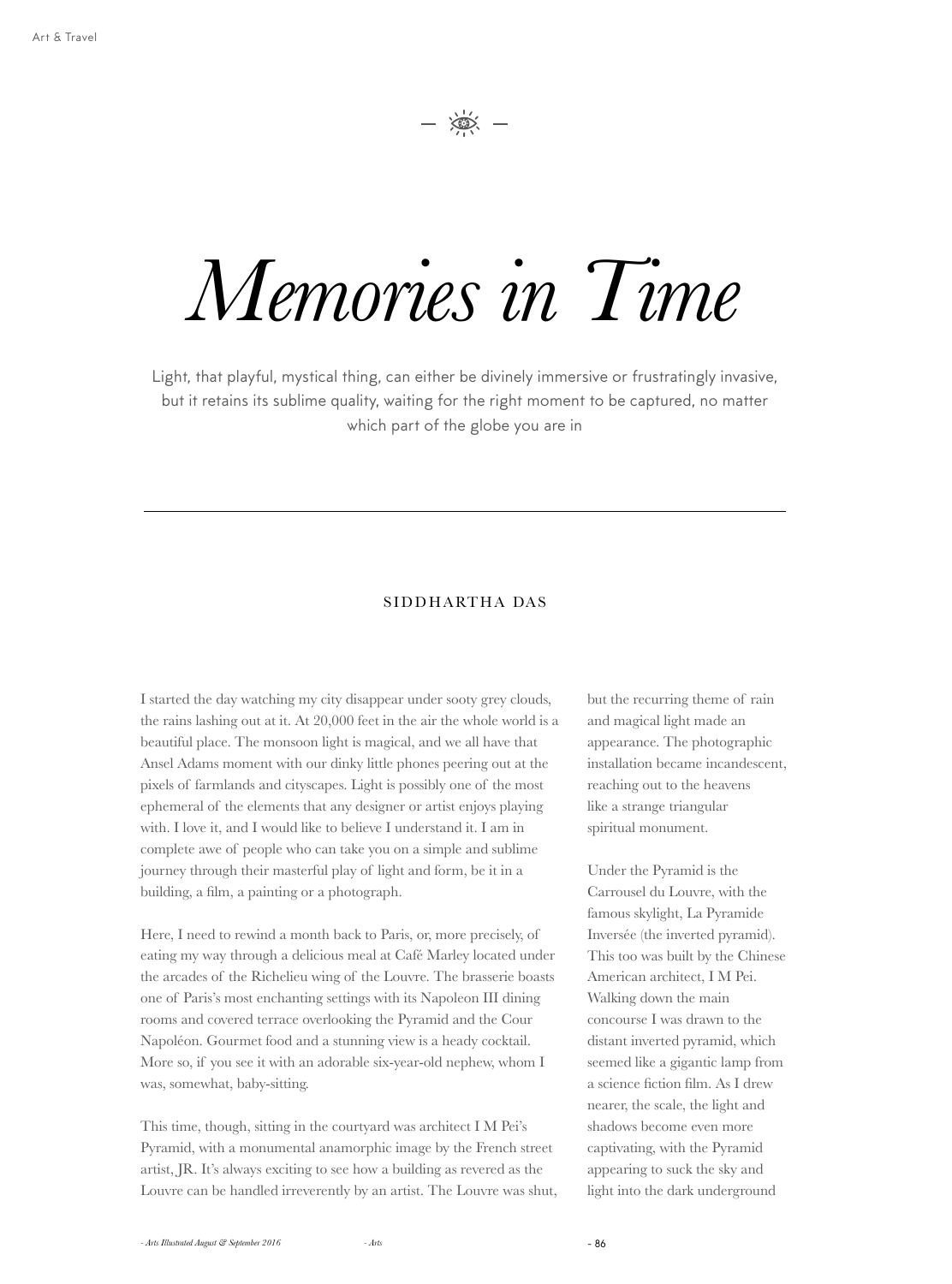

*Paris.*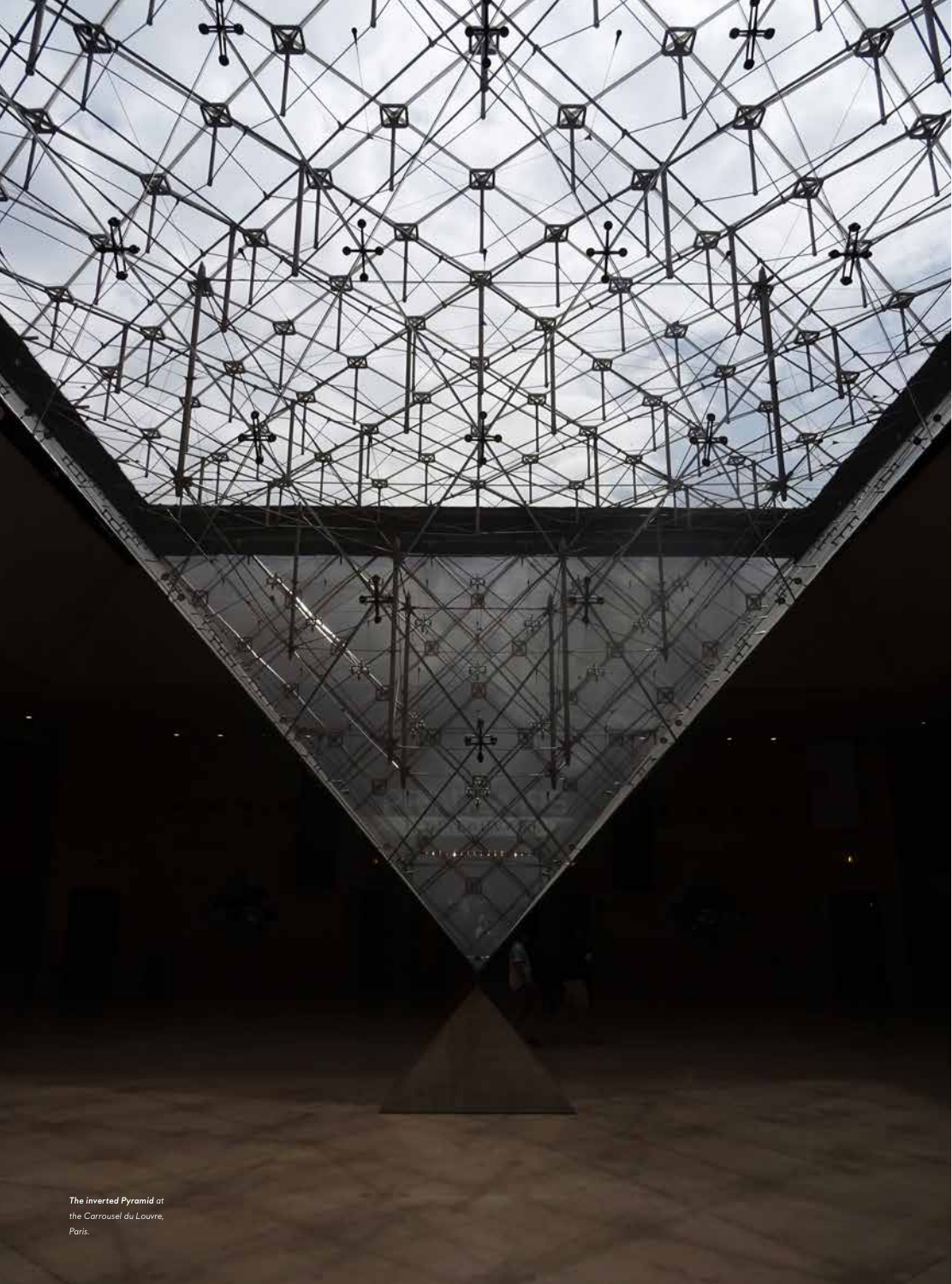

*French artist, JR's photo installation on I M Pei's Pyramid at the Louvre, Paris.*

foyer. The metal framework is like a fragile spider's web lightly holding up the glass from crashing into the ground below. The play of light through the glass planes and the metal framework casts changing shadows onto the floor.

•

Two days later, I stayed on the Southbank in London, a stone's throw away from the Tate Modern, possibly the most visited contemporary art museum in the world. The Swiss architects, Herzog and de Meuron have delighted all museum-goers by their exciting adaptation of Gilbert Scott's Bankside Power Station into this iconic museum, and more recently with their spanking New Wing. It was the

opening weekend of the New Wing. The façade of this new building plays with your mind, and it appears that a brick wall has been creased ever so gently like some delicate paper. The façade is made of a perforated brick lattice through which the interior lights glow in the evening.

As you step into the New Wing, you are taken up to the floors above by a sweeping concrete stairwell that looks like a giant slide from a distance. It is said that 10,000 visitors came to the museum over the opening weekend, all going up and down that fabulous stairwell. The stairwell gracefully pierces through the building, with natural light streaming down. Light has this amazing quality to even make the massive concrete

structure seem like a flowing paper cut-out. As a visitor one can't help but think of the building as an art.

I have to give a little disclaimer here. I have always loved the Tate Modern; I cannot be objective and am completely partisan. Twelve years ago, as a 30-something, I lived in London and worked at the Victoria & Albert Museum. Another iconic museum in London, but my heart was Tate's and the Natural History Museum's. But to be fair, the V&A was incredibly fun too. At the V&A, the Morris and the Gamble Rooms are spectacular in the way they let light in to illuminate the ornate decorations on the walls and ceilings. They were the original museum cafés designed in the late 19th century,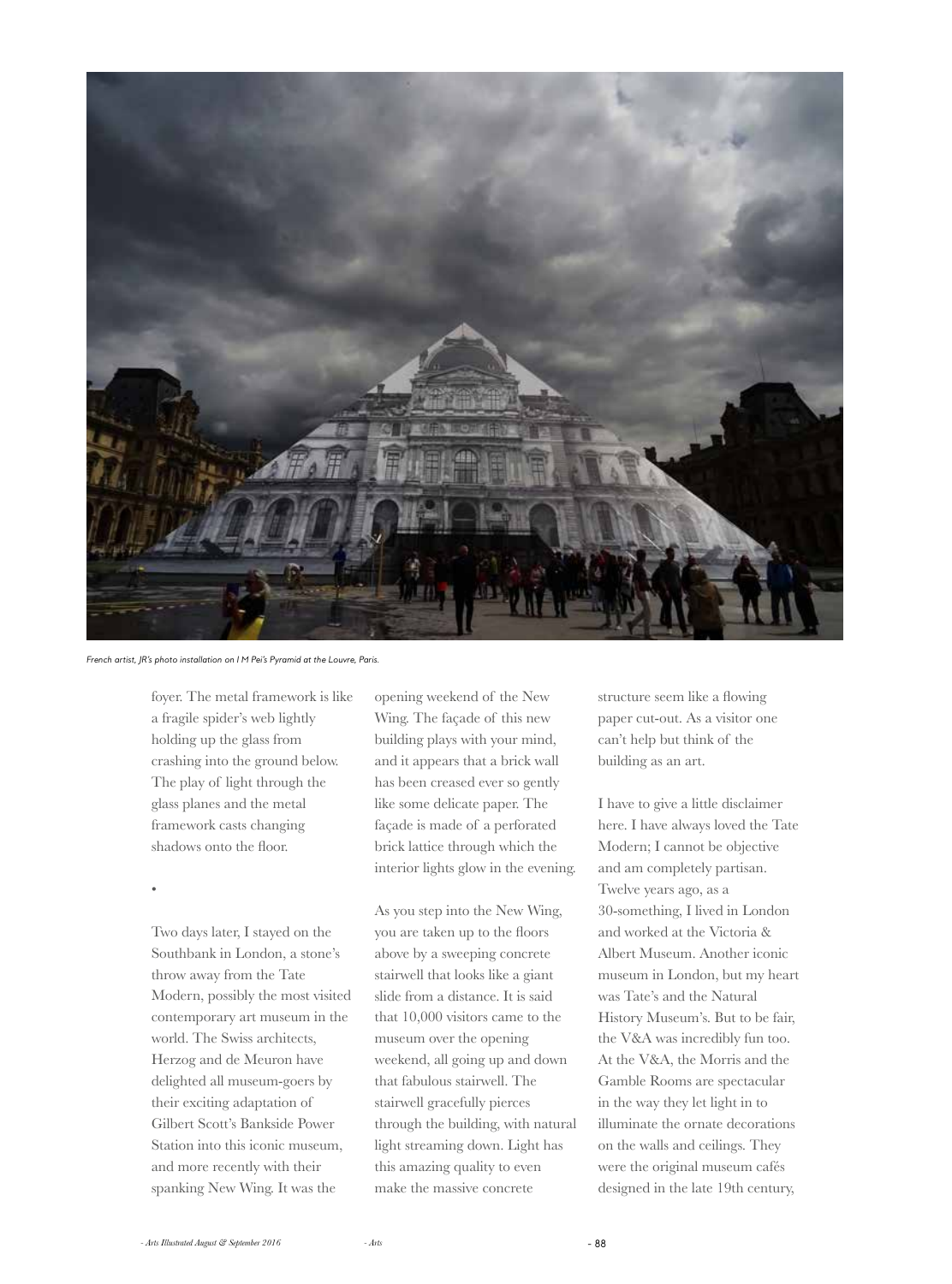

*The brick façade of the New Wing of the Tate Modern, London.*

probably one of the most exciting museum cafés in Europe. The majestic columns in the room are covered in moulded ceramic tiles, and the ceiling consists of elaborate designs on enamelled metal sheets with stained-glass windows. The atmospheric rooms are dimly lit by gigantic globes of wire. The well-formed lights of the Gamble Room are a contrast to the stunning Dale Chihuly chandelier at the entrance rotunda of the museum.

The 27-feet hanging sculpture is an explosion of intertwining blue-green glass pieces, suspended mid-air. The natural light from the glass domed ceiling falls on it, casting speckled coloured light across the floor. The sculpture or chandelier, as it's referred to at the V&A, looks like an exotic sea creature

rendered in glass. On closer inspection, each of the transparent glass tentacles and buds seem like a few thousand organisms emanating from one core, all masterfully hand-blown by the American glass sculptor.

## Years ago, I was about a 1,000 km north in Stornoway, on the Isle of Lewis in the Outer Hebrides in Scotland. The Isle of Lewis, though more populated, is lesser known than its conjoined twin, the Isle of Harris, home to the famous Harris Tweed textile. My theory on Scotland and the Scots is this: the people and the humour make up fantastically for the notoriously bad weather. They photograph the fantastic countryside for all its worth when it has the few blessed days of

sunshine, and then suckers like me find the flimsiest of excuses to be there because of it. Stornoway for me till then was just one of those mysterious places I saw on the flipping signs at the airport. But once you are there, you know immediately why the Hebrideans love their home so much. It's stunning!

An hour or so from Stornoway, their bustling town of about 8,000, surrounded by possibly an equal number of sheep, is Calanish. The little village of Calanish is known across Europe for its historic Standing Stones. Placed in the form of a cross, the Stones date back to the Neolithic Era. It's completely confounding as to why any Neolithic man or woman in their right Neolithic mind would want to be in a place so cold, wet and windy standing

•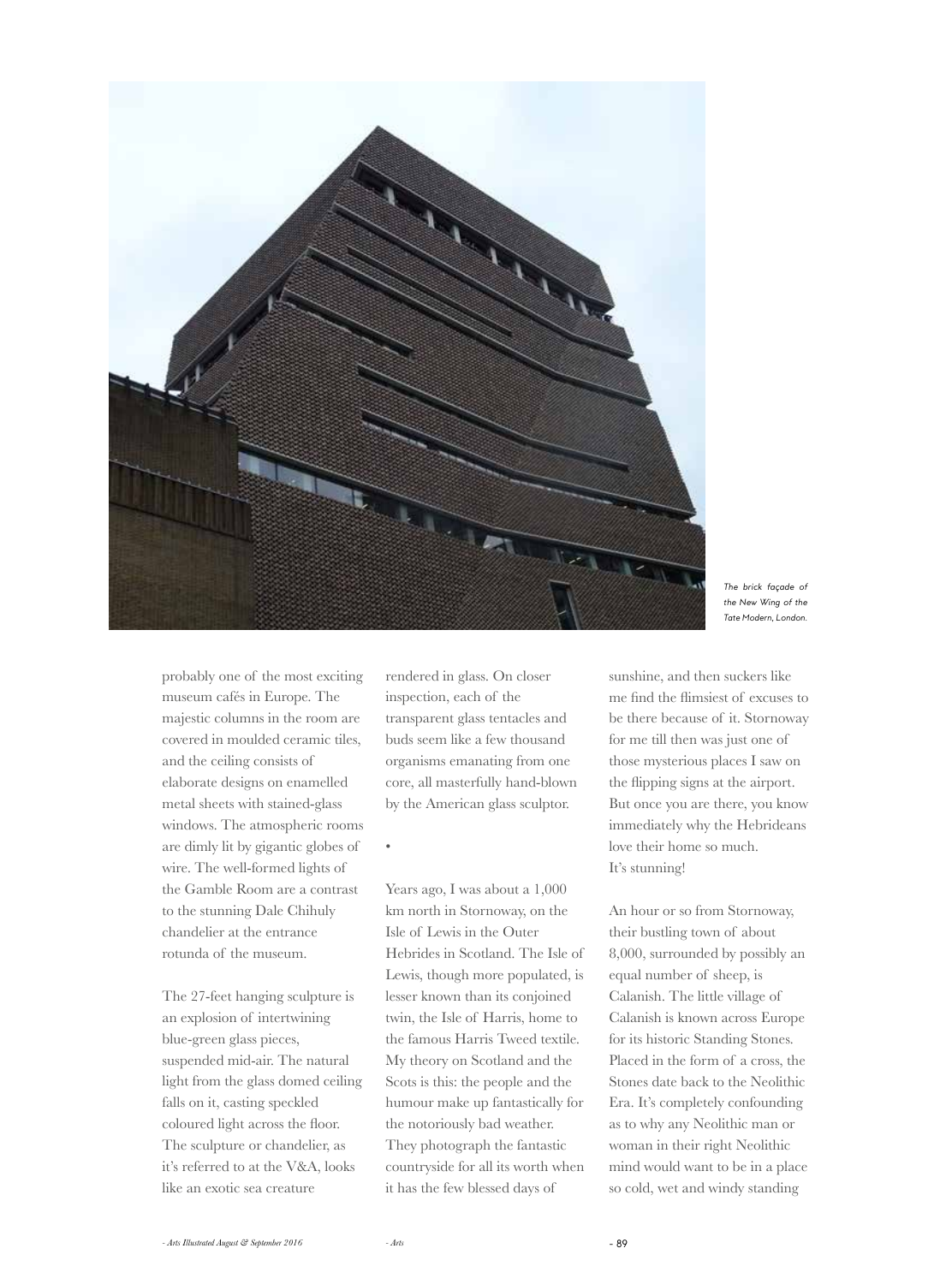

*The New Wing of Tate Modern, London.*

by these stones. Thankfully, when I went it was a lovely overcast day, with the sun shining through the clouds and lighting up the lochs. The standing stones seem to be a witness to time that has stood still, waiting patiently. The ethereal light accentuates the grain of the stone over a millennium, while making the grassy surroundings over saturated with green and lighting up the lochs behind like fine sheets of mica.

Light has that quality, I reckon, to transpose you across eras in a few minutes, to make you feel like you are witnessing something spiritually timeless and yet transient.

*All images courtesy of Siddhartha Das.*